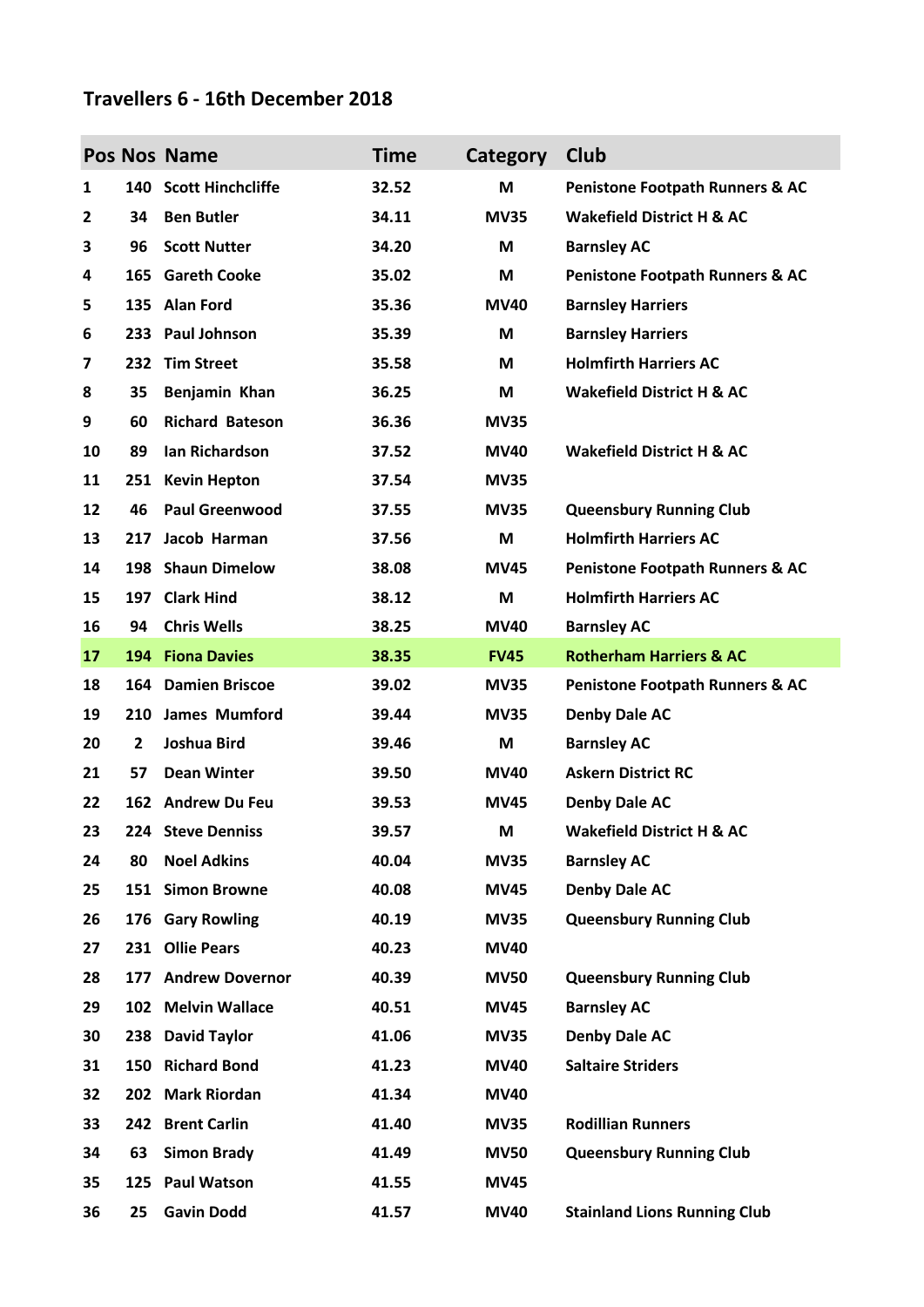|    |                         | <b>Pos Nos Name</b>           | <b>Time</b> | Category    | Club                                       |
|----|-------------------------|-------------------------------|-------------|-------------|--------------------------------------------|
| 37 | 10                      | <b>Helen Roby</b>             | 42.05       | F           | <b>Longwood Harriers AC</b>                |
| 38 | 227                     | <b>Joe Howard</b>             | 42.10       | M           | <b>Wakefield Triathlon Club</b>            |
| 39 | $\overline{\mathbf{4}}$ | <b>Helen Beck</b>             | 42.27       | <b>FV35</b> | <b>Wakefield District H &amp; AC</b>       |
| 40 | 103                     | <b>Bryan Harrod</b>           | 42.28       | <b>MV45</b> |                                            |
| 41 | 116                     | <b>Michael McKinlay-Smith</b> | 42.29       | <b>MV40</b> | <b>Wakefield Triathlon Club</b>            |
| 42 |                         | 129 Sean McHale               | 42.30       | M           |                                            |
| 43 |                         | 252 Michael Hemsworth         | 43.02       | M           | <b>Wakefield Triathlon Club</b>            |
| 44 | 44                      | <b>Les Morton</b>             | 43.03       | <b>MV60</b> | <b>Sheffield RC</b>                        |
| 45 | 78                      | <b>Robert Unwin</b>           | 43.05       | <b>MV55</b> | <b>Longwood Harriers AC</b>                |
| 46 | 188                     | <b>Tim Webster</b>            | 43.10       | <b>MV45</b> | <b>Kingstone Runners Barnsley</b>          |
| 47 | 249                     | <b>Edward Pritchard</b>       | 43.15       | M           | <b>Holmfirth Harriers AC</b>               |
| 48 | 30                      | <b>Shaun Mollart</b>          | 43.27       | <b>MV50</b> | <b>Wakefield District H &amp; AC</b>       |
| 49 | 208                     | <b>David Lancaster</b>        | 43.29       | <b>MV60</b> | <b>York Acorn Running Club</b>             |
| 50 |                         | 147 Helen Nuttall             | 43.33       | <b>FV35</b> | <b>Holmfirth Harriers AC</b>               |
| 51 | 207                     | <b>Simon Gutteridge</b>       | 43.38       | M           | <b>Wakefield Triathlon Club</b>            |
| 52 | 83                      | <b>Andrew Meskimmon</b>       | 43.42       | <b>MV50</b> | <b>Dewsbury Road Runners</b>               |
| 53 | 228                     | <b>Anthony Bissell</b>        | 43.45       | <b>MV35</b> | <b>Barnsley Harriers</b>                   |
| 54 | 99                      | <b>Nick Mannion</b>           | 43.47       | <b>MV45</b> | <b>Wakefield District H &amp; AC</b>       |
| 55 | 32                      | <b>Adrian Gough</b>           | 43.54       | <b>MV45</b> | <b>Barnsley AC</b>                         |
| 56 | 91                      | <b>Julie Masterman</b>        | 44.05       | <b>FV55</b> | <b>Goole Viking Striders</b>               |
| 57 | 17                      | <b>Jon Burdon</b>             | 44.12       | <b>MV40</b> | <b>Holmfirth Harriers AC</b>               |
| 58 |                         | 200 Tom Ellard                | 44.14       | M           |                                            |
| 59 | 93                      | <b>Andy Hauser</b>            | 44.24       | <b>MV60</b> | <b>Holmfirth Harriers AC</b>               |
| 60 | 18                      | <b>Paul Lycett</b>            | 44.28       | <b>MV55</b> | <b>Wakefield District H &amp; AC</b>       |
| 61 | <b>159</b>              | <b>Rebecca Zserdicky</b>      | 44.31       | F           | <b>Wakefield District H &amp; AC</b>       |
| 62 | 70                      | <b>Paul Dumont</b>            | 44.37       | <b>MV45</b> | <b>Wakefield Triathlon Club</b>            |
| 63 | 5                       | <b>David l'Anson</b>          | 44.43       | <b>MV60</b> | <b>Tadcaster Tri Team</b>                  |
| 64 | 243                     | <b>Rebecca Timms</b>          | 45.02       | <b>FV40</b> | <b>Penistone Footpath Runners &amp; AC</b> |
| 65 | 79                      | <b>James Byrne</b>            | 45.05       | <b>MV40</b> | <b>Wakefield Triathlon Club</b>            |
| 66 | 175                     | <b>Steve Blackford</b>        | 45.20       | <b>MV60</b> | <b>Denby Dale AC</b>                       |
| 67 | 9                       | <b>Steve Sharp</b>            | 45.25       | <b>MV45</b> | <b>Denby Dale AC</b>                       |
| 68 | 39                      | <b>Mark Casey</b>             | 45.26       | <b>MV50</b> | <b>Wakefield Triathlon Club</b>            |
| 69 | 100                     | <b>Paul Girdlestone</b>       | 45.31       | <b>MV45</b> | <b>Holmfirth Harriers AC</b>               |
| 70 | 69                      | <b>Matt Poole</b>             | 45.34       | <b>MV35</b> | <b>Wakefield Triathlon Club</b>            |
| 71 | 75                      | <b>John Lawcock</b>           | 45.35       | <b>MV50</b> | <b>Penistone Footpath Runners &amp; AC</b> |
| 72 |                         | 253 Tom Kaye                  | 45.51       | M           |                                            |
| 73 | 84                      | <b>Abdullah Allwood</b>       | 46.00       | <b>MV45</b> |                                            |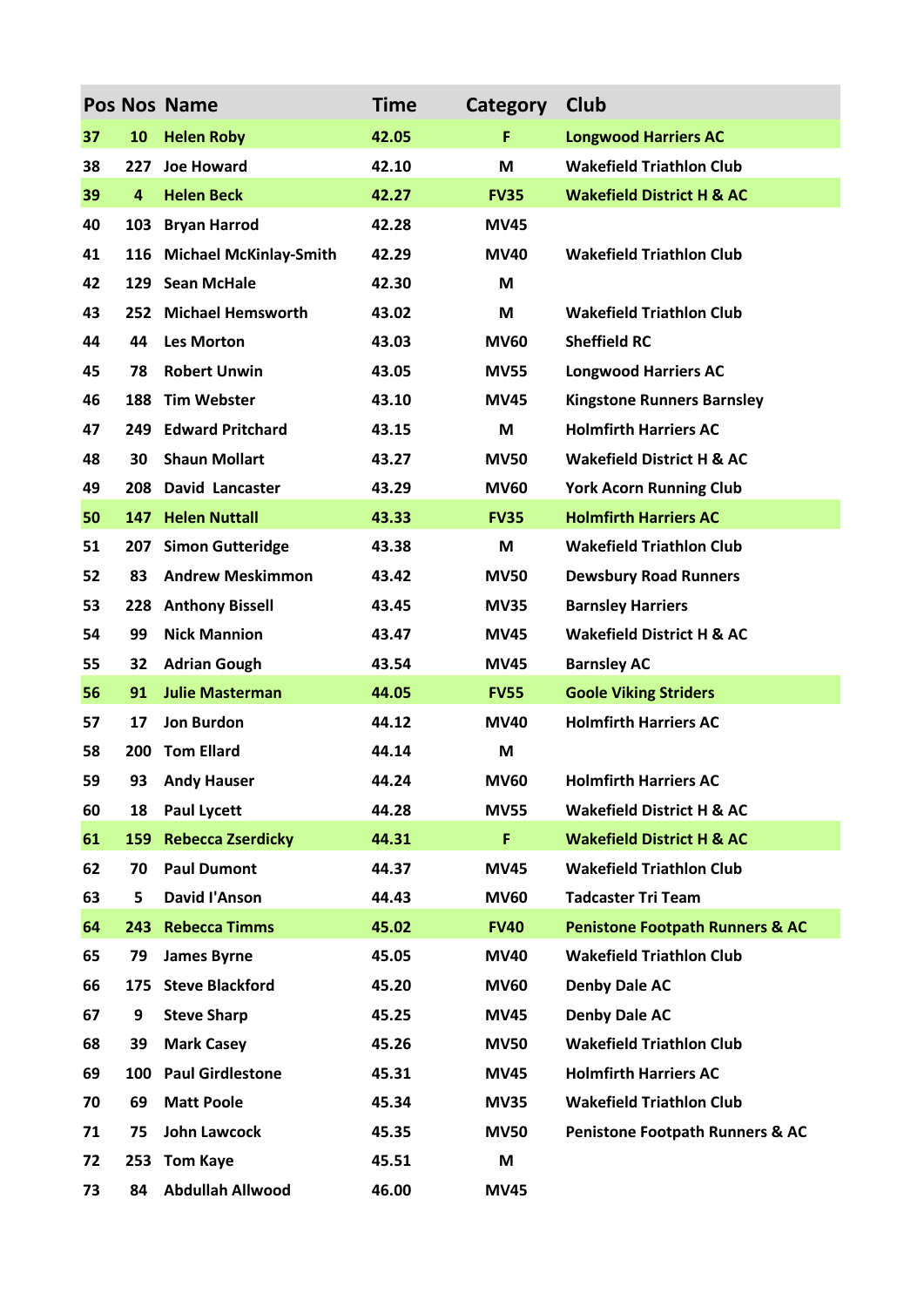|     |     | Pos Nos Name               | <b>Time</b> | Category    | Club                                       |
|-----|-----|----------------------------|-------------|-------------|--------------------------------------------|
| 74  | 92  | <b>David Martin</b>        | 46.02       | <b>MV45</b> | <b>Longwood Harriers AC</b>                |
| 75  |     | 214 Hannah Butcher         | 46.05       | F           | <b>Penistone Footpath Runners &amp; AC</b> |
| 76  | 161 | <b>Lucy Dockerty</b>       | 46.08       | F           |                                            |
| 77  | 36  | <b>Alan Knox</b>           | 46.15       | <b>MV65</b> | <b>Penistone Footpath Runners &amp; AC</b> |
| 78  | 23  | Paul Pay                   | 46.25       | <b>MV40</b> |                                            |
| 79  | 21  | <b>Rob Kersey</b>          | 46.26       | <b>MV65</b> | <b>Holmfirth Harriers AC</b>               |
| 80  | 33  | <b>Chris Wainman</b>       | 46.28       | <b>MV40</b> | <b>Huddersfield Road Runners</b>           |
| 81  | 119 | <b>Jenny Wakeman</b>       | 46.36       | <b>FV60</b> | <b>Barnsley AC</b>                         |
| 82  | 153 | <b>Jo Worboys Hodgson</b>  | 46.42       | <b>FV45</b> | <b>Denby Dale AC</b>                       |
| 83  | 90  | <b>Kevin Dessoy</b>        | 46.46       | <b>MV55</b> | <b>Holmfirth Harriers AC</b>               |
| 84  | 8   | <b>Katie Sharp</b>         | 46.47       | F           | <b>Denby Dale AC</b>                       |
| 85  | 62  | <b>Jon Carr</b>            | 46.48       | <b>MV45</b> | <b>Barnsley Harriers</b>                   |
| 86  |     | 141 Shaun Swallow          | 46.48       | <b>MV45</b> | <b>Barnsley Harriers</b>                   |
| 87  |     | 166 Steve Hall             | 46.55       | <b>MV50</b> | <b>Dewsbury Road Runners</b>               |
| 88  | 31  | <b>Howard Jeffrey</b>      | 47.12       | <b>MV60</b> | <b>Otley AC</b>                            |
| 89  |     | 138 John Galloway          | 47.14       | <b>MV50</b> | <b>Barnsley Harriers</b>                   |
| 90  | 11  | <b>Richard West</b>        | 47.19       | <b>MV60</b> | <b>Wakefield District H &amp; AC</b>       |
| 91  | 215 | <b>Patrick Heptinstall</b> | 47.25       | <b>MV50</b> | <b>Wakefield Triathlon Club</b>            |
| 92  | 170 | <b>Richard Brook</b>       | 47.36       | <b>MV40</b> | <b>Queensbury Running Club</b>             |
| 93  | 98  | <b>Jean Shotter</b>        | 47.40       | <b>FV55</b> | <b>Holmfirth Harriers AC</b>               |
| 94  | 246 | <b>Hayley Newbound</b>     | 47.42       | F           | <b>Wakefield District H &amp; AC</b>       |
| 95  | 64  | <b>Jon Reeves</b>          | 48.07       | <b>MV45</b> | <b>Wakefield Triathlon Club</b>            |
| 96  | 27  | <b>Clayton Cutter</b>      | 48.09       | <b>MV35</b> | <b>Stainland Lions Running Club</b>        |
| 97  | 29  | <b>Rosie Boughton</b>      | 48.10       | <b>FV35</b> | <b>Wakefield District H &amp; AC</b>       |
| 98  |     | 131 Will Linley            | 48.31       | M           |                                            |
| 99  | 174 | <b>Phillip Whettlock</b>   | 48.35       | <b>MV50</b> | <b>Queensbury Running Club</b>             |
| 100 | 255 | <b>Phil Brown</b>          | 48.56       | <b>MV40</b> | <b>Holmfirth Harriers AC</b>               |
| 101 | 19  | <b>Helen Armitage</b>      | 49.11       | <b>FV50</b> | <b>Stainland Lions Running Club</b>        |
| 102 | 143 | Kevin Wood                 | 49.12       | <b>MV50</b> | <b>Barnsley Harriers</b>                   |
| 103 | 108 | <b>Nicholas Edge</b>       | 49.15       | <b>MV40</b> | <b>Leeds &amp; Bradford Triathlon Club</b> |
| 104 | 107 | <b>Alan Archer</b>         | 49.23       | <b>MV60</b> | <b>Clayton-le-Moors Harriers</b>           |
| 105 | 3   | Lee Ogden                  | 49.31       | M           |                                            |
| 106 | 61  | <b>Stephen Wilkinson</b>   | 49.41       | <b>MV60</b> | <b>Wakefield District H &amp; AC</b>       |
| 107 | 45  | <b>Lindsay Roberts</b>     | 49.46       | <b>FV40</b> | <b>Longwood Harriers AC</b>                |
| 108 | 22  | <b>Peter Cruickshanks</b>  | 49.48       | <b>MV55</b> |                                            |
| 109 |     | 127 Peter Mcevoy           | 49.58       | <b>MV60</b> | <b>Denby Dale AC</b>                       |
| 110 | 185 | Joanna Lockwood            | 50.07       | <b>FV40</b> | <b>Queensbury Running Club</b>             |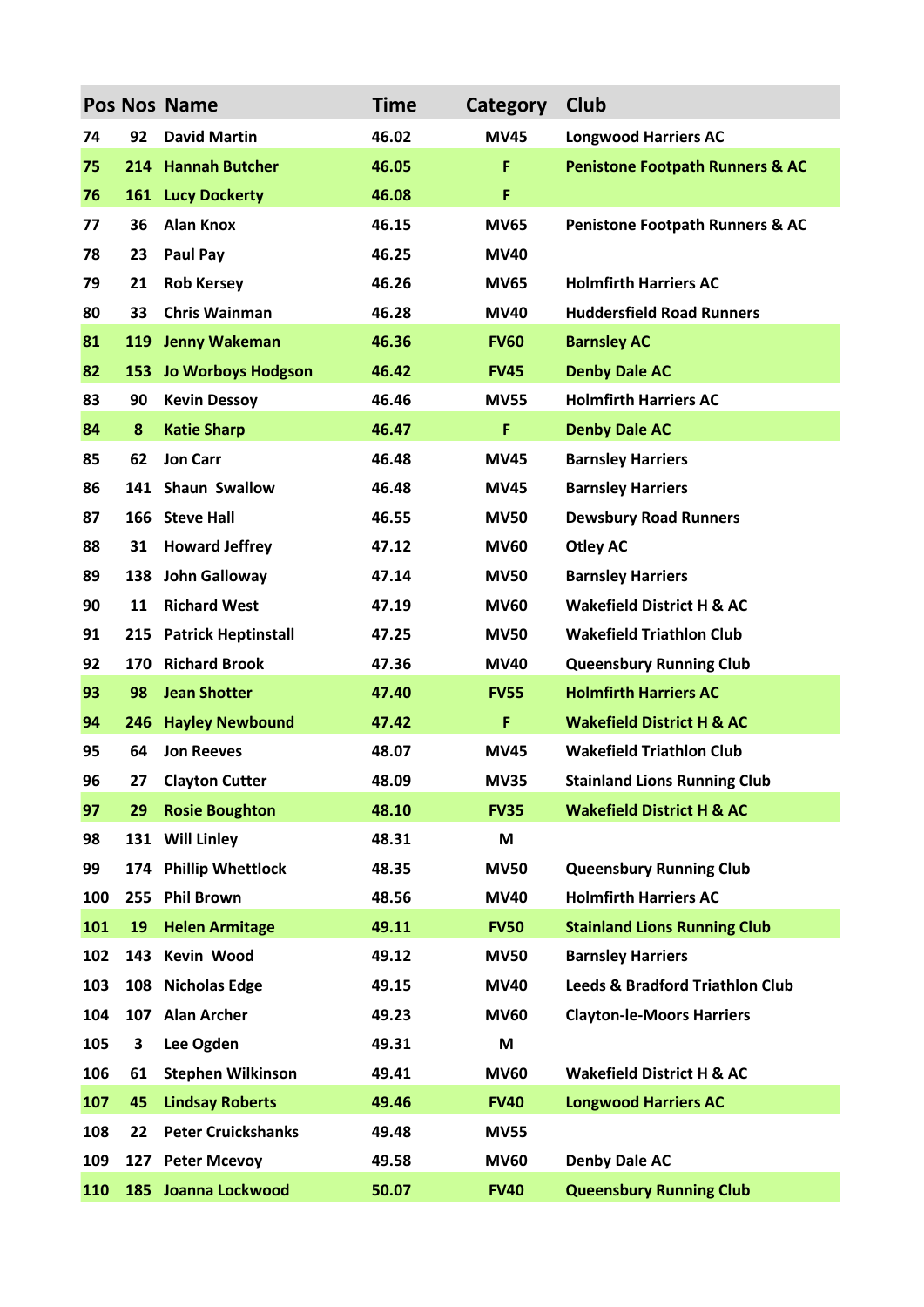|     |     | Pos Nos Name              | <b>Time</b> | Category    | Club                                       |
|-----|-----|---------------------------|-------------|-------------|--------------------------------------------|
| 111 |     | 220 Andrew Young          | 50.10       | <b>MV40</b> | <b>Queensbury Running Club</b>             |
| 112 |     | 192 John Cooke            | 50.15       | <b>MV60</b> | <b>Tadcaster Harriers</b>                  |
| 113 |     | 180 Michael Sunderland    | 50.16       | <b>MV55</b> | <b>Huddersfield Road Runners</b>           |
| 114 | 187 | <b>Jan King</b>           | 50.21       | <b>MV65</b> | <b>Stainland Lions Running Club</b>        |
| 115 | 87  | <b>John Hennessy</b>      | 50.26       | <b>MV40</b> | <b>Wakefield Triathlon Club</b>            |
| 116 |     | 250 Mick Booth            | 50.39       | <b>MV65</b> | <b>Huddersfield Road Runners</b>           |
| 117 | 118 | <b>Elizabeth Champion</b> | 50.41       | <b>FV35</b> | <b>Barnsley AC</b>                         |
| 118 | 230 | <b>Ben Hobbs</b>          | 50.54       | M           |                                            |
| 119 | 59  | <b>Graham Bateson</b>     | 50.55       | <b>MV60</b> | <b>Barnsley AC</b>                         |
| 120 | 55  | <b>Mike Lloyd</b>         | 50.56       | M           |                                            |
| 121 | 54  | <b>Caroline Lloyd</b>     | 51.08       | <b>FV40</b> |                                            |
| 122 | 213 | <b>Roger Dodson</b>       | 51.14       | <b>MV55</b> |                                            |
| 123 | 240 | <b>Matthew Shepherd</b>   | 51.19       | <b>FV50</b> |                                            |
| 124 | 229 | John Toscano              | 51.25       | <b>MV60</b> |                                            |
| 125 | 95  | <b>Sally Nutter</b>       | 51.26       | <b>FV45</b> | <b>Barnsley AC</b>                         |
| 126 |     | 172 Julie Hepworth        | 51.28       | <b>FV40</b> | <b>Queensbury Running Club</b>             |
| 127 |     | 235 Ciaran Holdsworth     | 51.29       | M           |                                            |
| 128 |     | 110 Keith Gordon          | 51.30       | <b>MV70</b> | <b>Penistone Footpath Runners &amp; AC</b> |
| 129 | 72  | <b>Mark Rodbourne</b>     | 51.34       | <b>MV45</b> |                                            |
| 130 | 206 | <b>Anthony Weston</b>     | 51.38       | <b>MV65</b> |                                            |
| 131 |     | 152 Richard Plunkett      | 51.39       | <b>MV55</b> | <b>Acre Street Runners</b>                 |
| 132 | 168 | <b>Kate Fraser</b>        | 51.44       | <b>FV35</b> | <b>Denby Dale AC</b>                       |
| 133 |     | 245 Tim Driver            | 51.52       | <b>MV40</b> | <b>Wakefield Triathlon Club</b>            |
| 134 | 209 | <b>David Brookes</b>      | 52.02       | <b>MV60</b> |                                            |
| 135 | 181 | <b>Karl-Eric Devaux</b>   | 52.12       | <b>MV45</b> | <b>Sheffield Triathlon Club</b>            |
| 136 | 137 | <b>Trish Kaye</b>         | 52.21       | <b>FV55</b> | <b>Dewsbury Road Runners</b>               |
| 137 |     | 182 Jen Probert           | 52.41       | <b>FV35</b> | <b>Denby Dale AC</b>                       |
| 138 | 134 | <b>Kelly Ford</b>         | 52.49       | <b>FV40</b> | <b>Barnsley Harriers</b>                   |
| 139 | 58  | <b>Grace Balmforth</b>    | 53.06       | F           |                                            |
| 140 | 201 | <b>Nick Whittingham</b>   | 53.15       | <b>MV60</b> | <b>Penistone Footpath Runners &amp; AC</b> |
| 141 | 56  | <b>Sammy Ellis</b>        | 53.16       | F           |                                            |
| 142 | 51  | <b>Nigel Bradbury</b>     | 53.19       | <b>MV50</b> | <b>Barnsley Harriers</b>                   |
| 143 | 49  | <b>Richard Crossley</b>   | 53.23       | <b>MV45</b> | <b>Wakefield Triathlon Club</b>            |
| 144 |     | 154 Tristan Green         | 53.25       | <b>MV35</b> |                                            |
| 145 |     | 205 Sarah Godbehere       | 53.27       | <b>FV45</b> | <b>Denby Dale AC</b>                       |
| 146 |     | 130 Amy Linley            | 53.36       | F           | <b>Dewsbury Road Runners</b>               |
| 147 |     | 256 Catherine O'Brien     | 53.45       | <b>FV40</b> | <b>Denby Dale AC</b>                       |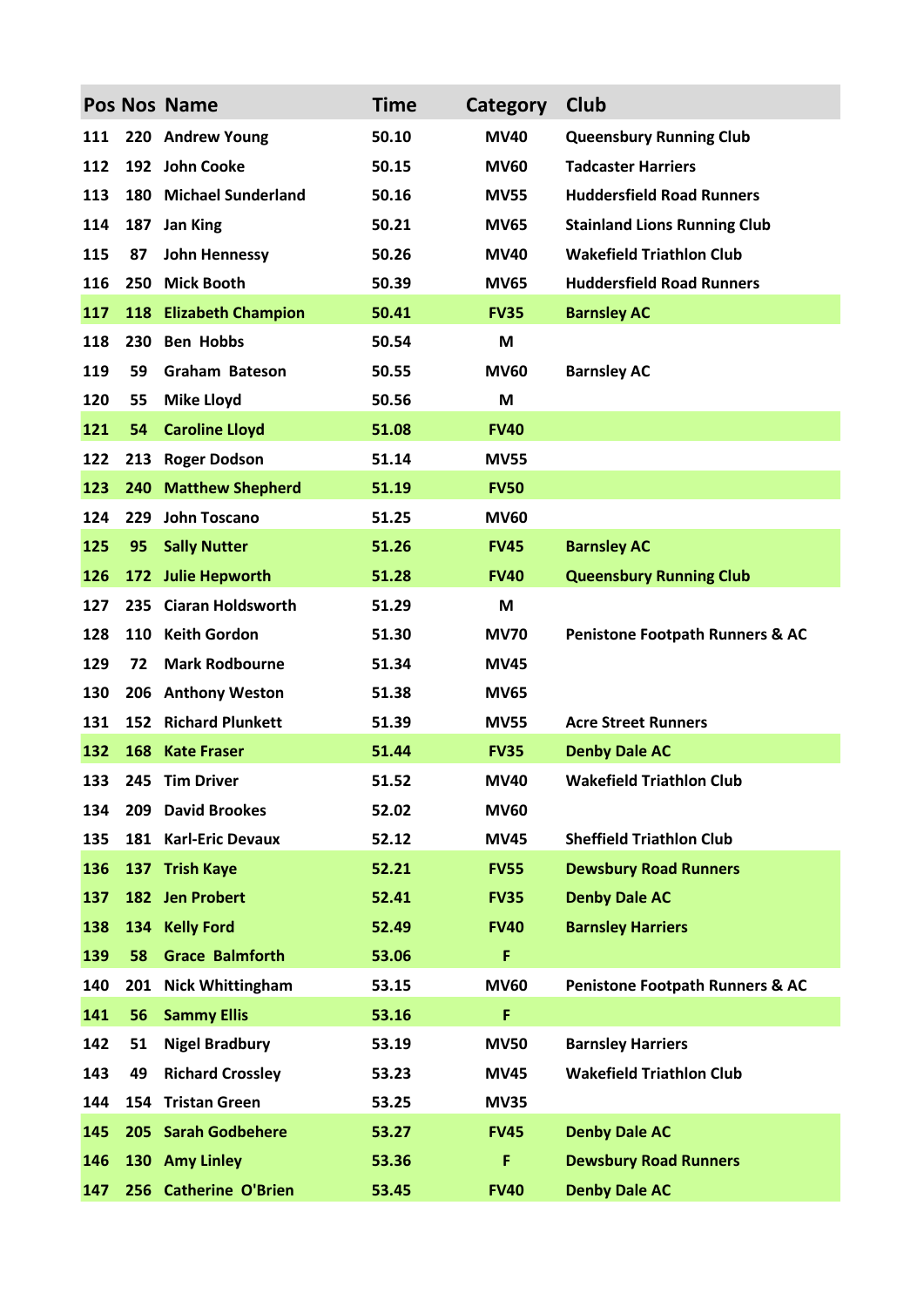|     |     | Pos Nos Name             | <b>Time</b> | Category    | Club                                       |
|-----|-----|--------------------------|-------------|-------------|--------------------------------------------|
| 148 | 74  | <b>Paul Winn</b>         | 53.46       | <b>MV60</b> | <b>Holmfirth Harriers AC</b>               |
| 149 | 12  | <b>Ken Jones</b>         | 53.49       | <b>MV70</b> | <b>Dark Peak Fell Runners</b>              |
| 150 | 115 | <b>Stu Smith</b>         | 53.53       | <b>MV60</b> | <b>Penistone Footpath Runners &amp; AC</b> |
| 151 | 26  | <b>Rebecca O'Neill</b>   | 54.08       | <b>FV40</b> | <b>Stainland Lions Running Club</b>        |
| 152 | 257 | <b>Leah Lockwood</b>     | 54.12       | <b>FV35</b> |                                            |
| 153 | 81  | <b>Keith Allwood</b>     | 54.27       | <b>MV45</b> |                                            |
| 154 | 247 | <b>Bradley Bannister</b> | 54.28       | M           | <b>Ackworth Road Runners</b>               |
| 155 | 41  | <b>James Newby</b>       | 54.33       | <b>MV60</b> | <b>Wakefield Triathlon Club</b>            |
| 156 | 160 | <b>Tracy Woodward</b>    | 54.38       | <b>FV45</b> | <b>Penistone Footpath Runners &amp; AC</b> |
| 157 | 145 | <b>Keith Jagger</b>      | 54.42       | <b>MV60</b> | <b>Denby Dale AC</b>                       |
| 158 |     | 124 Helen Fretwell       | 54.53       | <b>FV40</b> |                                            |
| 159 | 38  | <b>Melissa Kelly</b>     | 54.57       | <b>FV45</b> | <b>Wakefield Triathlon Club</b>            |
| 160 | 71  | David Taylor             | 55.01       | <b>MV60</b> |                                            |
| 161 | 105 | <b>Diane Waite</b>       | 55.05       | <b>FV50</b> | <b>Stainland Lions Running Club</b>        |
| 162 | 73  | <b>Debbie Beck</b>       | 55.10       | <b>FV45</b> | <b>Holmfirth Harriers AC</b>               |
| 163 | 178 | <b>Terri Mason</b>       | 55.11       | <b>FV45</b> | <b>Queensbury Running Club</b>             |
| 164 | 20  | <b>Paul Armitage</b>     | 55.12       | <b>MV55</b> | <b>Stainland Lions Running Club</b>        |
| 165 | 241 | <b>Matthew Dainty</b>    | 55.25       | M           |                                            |
| 166 |     | 211 Helen Cook           | 55.26       | <b>FV40</b> |                                            |
| 167 |     | 212 Helen Balmforth      | 55.27       | <b>FV35</b> |                                            |
| 168 |     | 104 David Waite          | 55.28       | <b>MV50</b> | <b>Stainland Lions Running Club</b>        |
| 169 |     | 216 John Hewitt          | 55.32       | <b>MV70</b> | <b>Barnsley Harriers</b>                   |
| 170 | 77  | <b>Claire Guest</b>      | 55.36       | <b>FV40</b> | <b>Stainland Lions Running Club</b>        |
| 171 | 7   | <b>Abbie Dagg</b>        | 55.42       | <b>FV40</b> | <b>Denby Dale AC</b>                       |
| 172 | 239 | <b>Shaun Tunstall</b>    | 55.58       | <b>MV50</b> |                                            |
| 173 | 259 | <b>Paul Hellewell</b>    | 56.15       | <b>MV35</b> |                                            |
| 174 |     | 236 Glenn Holdsworth     | 56.22       | M           | Denby Dale AC                              |
| 175 |     | 204 Richard Bradley      | 56.24       | <b>MV50</b> | <b>Denby Dale AC</b>                       |
| 176 | 113 | <b>Michael Hall</b>      | 56.27       | <b>MV55</b> | <b>Holmfirth Harriers AC</b>               |
| 177 |     | 254 Caroline Asquith     | 56.41       | <b>FV35</b> | <b>Horsforth Harriers</b>                  |
| 178 | 199 | <b>Gillian Jago</b>      | 56.51       | <b>FV40</b> | <b>Queensbury Running Club</b>             |
| 179 | 248 | <b>Gillian Drake</b>     | 57.18       | <b>FV50</b> | <b>Holmfirth Harriers AC</b>               |
| 180 | 136 | <b>GMark Richardson</b>  | 57.19       | <b>MV60</b> | <b>Dewsbury Road Runners</b>               |
| 181 | 258 | <b>David Lockwood</b>    | 57.22       | <b>MV45</b> |                                            |
| 182 | 234 | <b>Hayley Poole</b>      | 57.42       | F           | <b>Barnsley Harriers</b>                   |
| 183 | 37  | Danny Kelly              | 57.45       | <b>MV45</b> | <b>Wakefield Triathlon Club</b>            |
| 184 | 53  | David Barzycki           | 57.53       | <b>MV65</b> |                                            |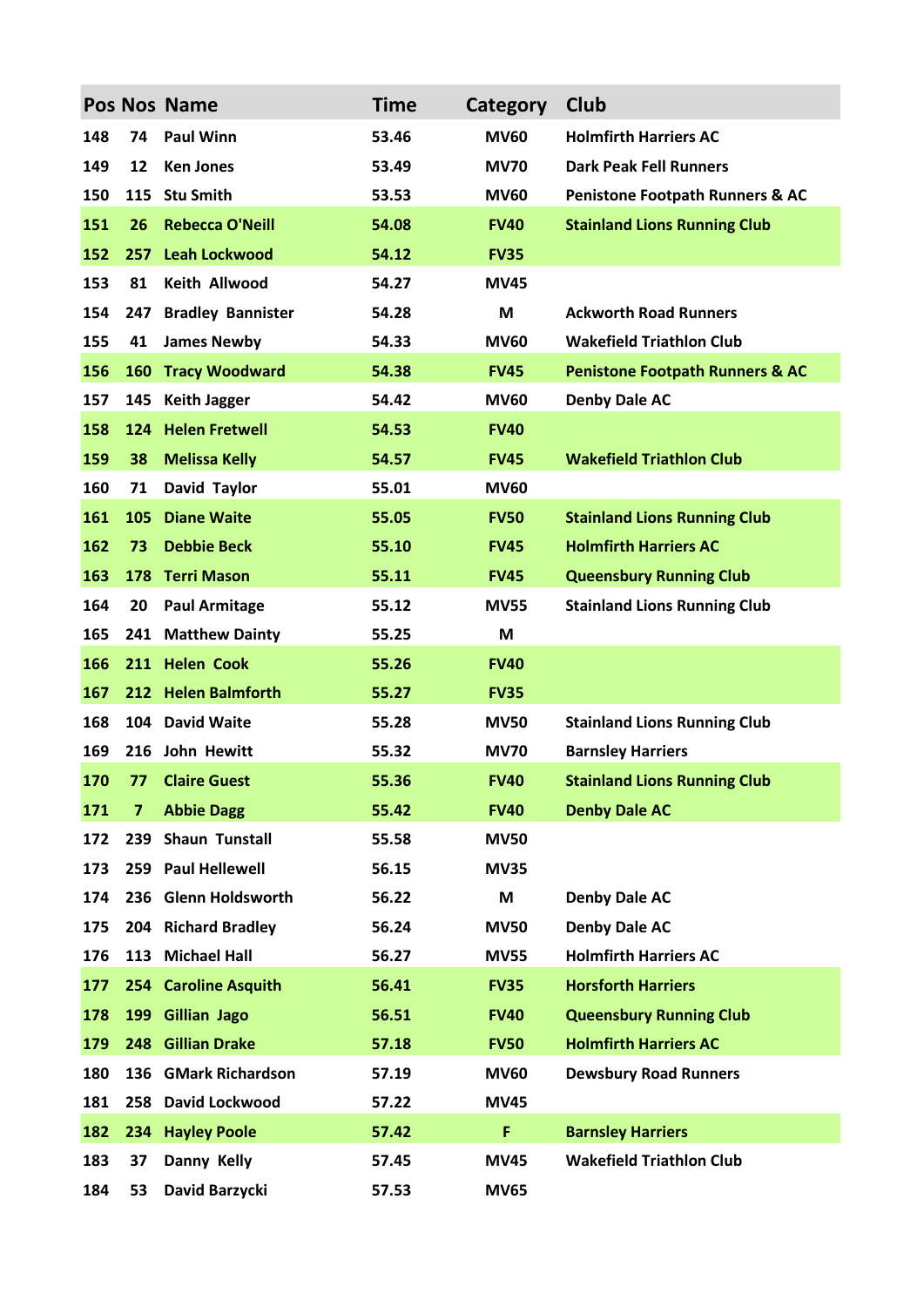|     |     | <b>Pos Nos Name</b>       | <b>Time</b> | Category    | Club                                       |
|-----|-----|---------------------------|-------------|-------------|--------------------------------------------|
| 185 |     | 111 Hannah Andrew         | 58.01       | <b>FV35</b> | <b>Wakefield Triathlon Club</b>            |
| 186 |     | 167 Helen Jones-Crofts    | 58.02       | <b>FV45</b> | <b>Barnsley AC</b>                         |
| 187 | 120 | <b>Myfanwy Cross</b>      | 58.07       | <b>FV35</b> | <b>Penistone Footpath Runners &amp; AC</b> |
| 188 | 82  | <b>Diane Simmons</b>      | 58.14       | <b>FV55</b> | <b>Wakefield District H &amp; AC</b>       |
| 189 | 126 | <b>Norman Roper</b>       | 58.23       | <b>MV65</b> | <b>Denby Dale AC</b>                       |
| 190 | 40  | <b>Martin Schofield</b>   | 58.31       | <b>MV45</b> |                                            |
| 191 | 223 | <b>Diane Clewes</b>       | 58.35       | <b>FV55</b> | <b>Totley AC</b>                           |
| 192 |     | 128 Jo Bissell            | 58.36       | <b>FV35</b> | <b>Barnsley Harriers</b>                   |
| 193 | 218 | <b>Fiona Willis</b>       | 58.37       | <b>FV55</b> | <b>Stadium Runners</b>                     |
| 194 | 16  | <b>Becky Burdon</b>       | 58.44       | <b>FV40</b> | <b>Holmfirth Harriers AC</b>               |
| 195 | 1   | <b>David Needham</b>      | 58.45       | <b>MV70</b> | <b>Penistone Footpath Runners &amp; AC</b> |
| 196 | 142 | <b>Marie Hemingway</b>    | 58.48       | <b>FV35</b> | <b>Barnsley Harriers</b>                   |
| 197 | 65  | <b>Barbara Haigh</b>      | 59.05       | <b>FV70</b> | <b>Penistone Footpath Runners &amp; AC</b> |
| 198 | 43  | <b>Christopher Walker</b> | 59.06       | <b>MV65</b> | <b>Denby Dale AC</b>                       |
| 199 | 88  | Jonathan Lecomber         | 59.26       | M           |                                            |
| 200 | 86  | <b>Haley Robinson</b>     | 59.26       | F           |                                            |
| 201 | 85  | <b>Carl Lecomber</b>      | 59.38       | <b>MV60</b> | <b>Stadium Runners</b>                     |
| 202 |     | 171 Seuranie Johnstone    | 59.41       | F           | <b>Penistone Footpath Runners &amp; AC</b> |
| 203 |     | 169 Georgina Doyle        | 59.42       | F           |                                            |
| 204 |     | 156 Rian Boon             | 59.48       | <b>FV45</b> |                                            |
| 205 |     | 114 Sue Hall              | 59.54       | <b>FV60</b> | <b>Penistone Footpath Runners &amp; AC</b> |
| 206 |     | 189 Susan Cash            | 60.10       | <b>FV50</b> | <b>Stainland Lions Running Club</b>        |
| 207 | 66  | <b>Michelle Greenwood</b> | 60.11       | <b>FV40</b> | <b>Queensbury Running Club</b>             |
| 208 | 6   | <b>Helen Morris</b>       | 60.13       | <b>FV50</b> | <b>Wakefield Triathlon Club</b>            |
| 209 |     | 149 Alannah Bolton        | 60.22       | F           |                                            |
| 210 |     | 148 Alan Bolton           | 60.23       | <b>MV50</b> |                                            |
| 211 | 76  | <b>Virginia Lewin</b>     | 60.24       | <b>FV65</b> | <b>Stainland Lions Running Club</b>        |
| 212 | 163 | <b>Alison Smith</b>       | 60.34       | <b>FV40</b> | <b>Holmfirth Harriers AC</b>               |
| 213 | 13  | <b>Paul Gandy</b>         | 61.00       | <b>MV60</b> | <b>Meltham AC</b>                          |
| 214 | 52  | <b>Jo Longstaff</b>       | 61.20       | <b>FV45</b> |                                            |
| 215 |     | 221 Janine Carter         | 61.31       | F           |                                            |
| 216 | 24  | <b>Robert Kirk</b>        | 61.36       | <b>MV50</b> |                                            |
| 217 | 133 | <b>Nicola Womack</b>      | 61.45       | <b>FV40</b> | <b>Dewsbury Road Runners</b>               |
| 218 | 50  | <b>Elle Jones</b>         | 61.51       | F           | <b>Wakefield Triathlon Club</b>            |
| 219 | 48  | <b>Jonathan Dryell</b>    | 61.52       | <b>MV35</b> |                                            |
| 220 |     | 121 Jane Partridge        | 62.33       | <b>FV45</b> | <b>Penistone Footpath Runners &amp; AC</b> |
| 221 |     | 123 Jane Ramsden          | 62.55       | <b>FV55</b> | <b>Dewsbury Road Runners</b>               |